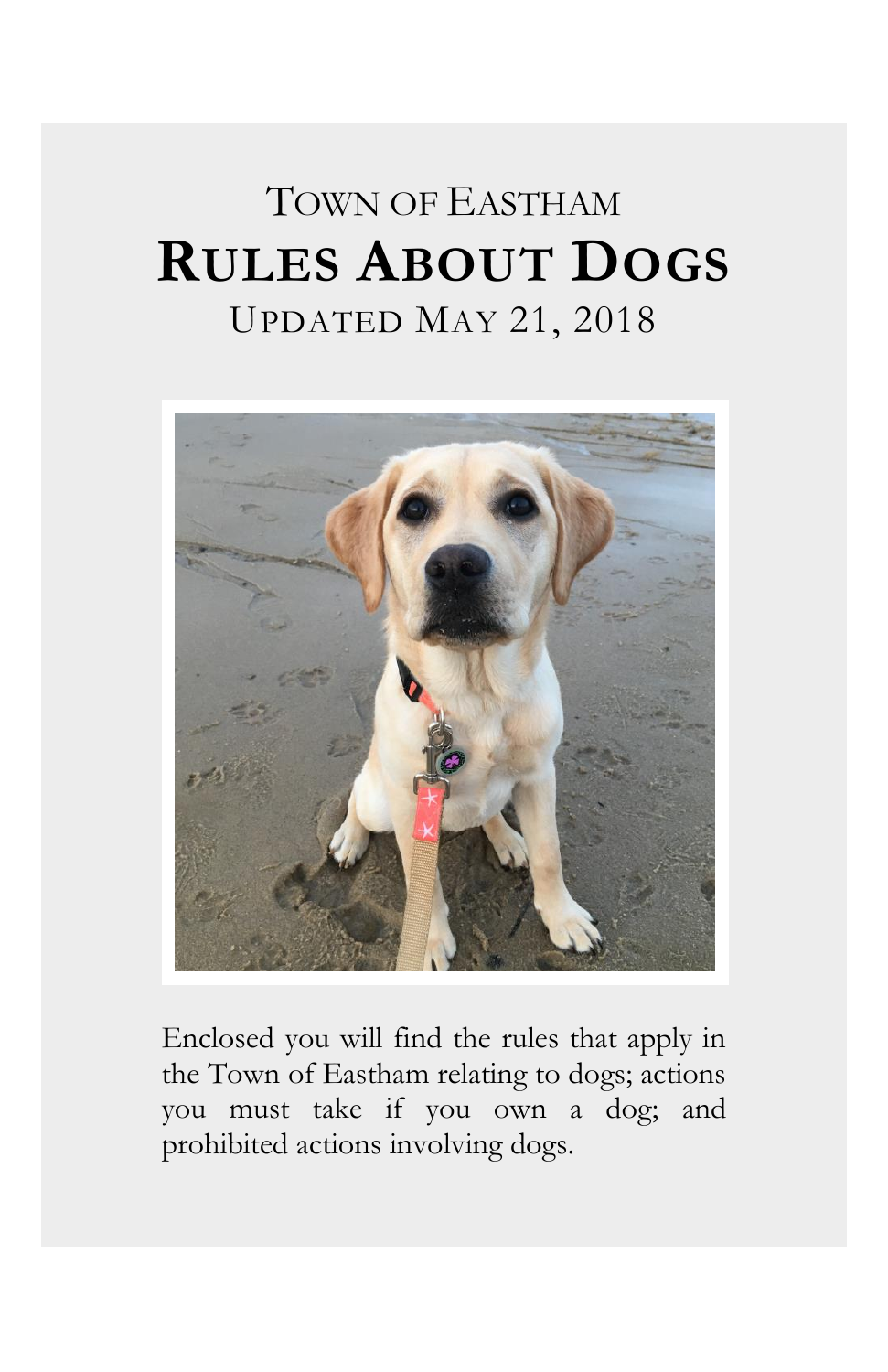Rules pertaining to dogs have been adopted by the community through Town Meeting actions at various times and for a variety of purposes. As a result, these regulations are scattered among different bylaws. For convenience, the various rules and regulations have been assembled into this reference document. Below is a short summary of rules to keep in mind. The full text of relevant Town By-Laws appears on the following pages. National Seashore guidelines which apply to the Seashore beaches within the Town of Eastham are also noted below. (You may obtain a card with full details from the Salt Pond Visitors Center.)

#### **General**

- You must have a license for all dogs 6 months or older.
- Dogs must be vaccinated for rabies
- Dogs must be on a leash or under voice control.
- "Pick up the poop": Dog's solid waste must be picked up immediately.
- A dog's continuous barking (15 minutes-plus), heard at 100', is not allowed.

#### **Town Beaches**

Dogs may not be on Eastham's bayside beaches from **June 15 through Labor Day**. During that period, dogs are allowed on beach at Dyer Prince Rd near the Eastham side of Rock Harbor, on leash and only before 9 AM and after 4PM. This exception was approved by Board of Selectmen.

### **National Seashore Beaches**

Under National Seashore rules, dogs on 6-foot leash are permitted only away from bathing areas and birdnesting sites. They are *not* allowed on lifeguard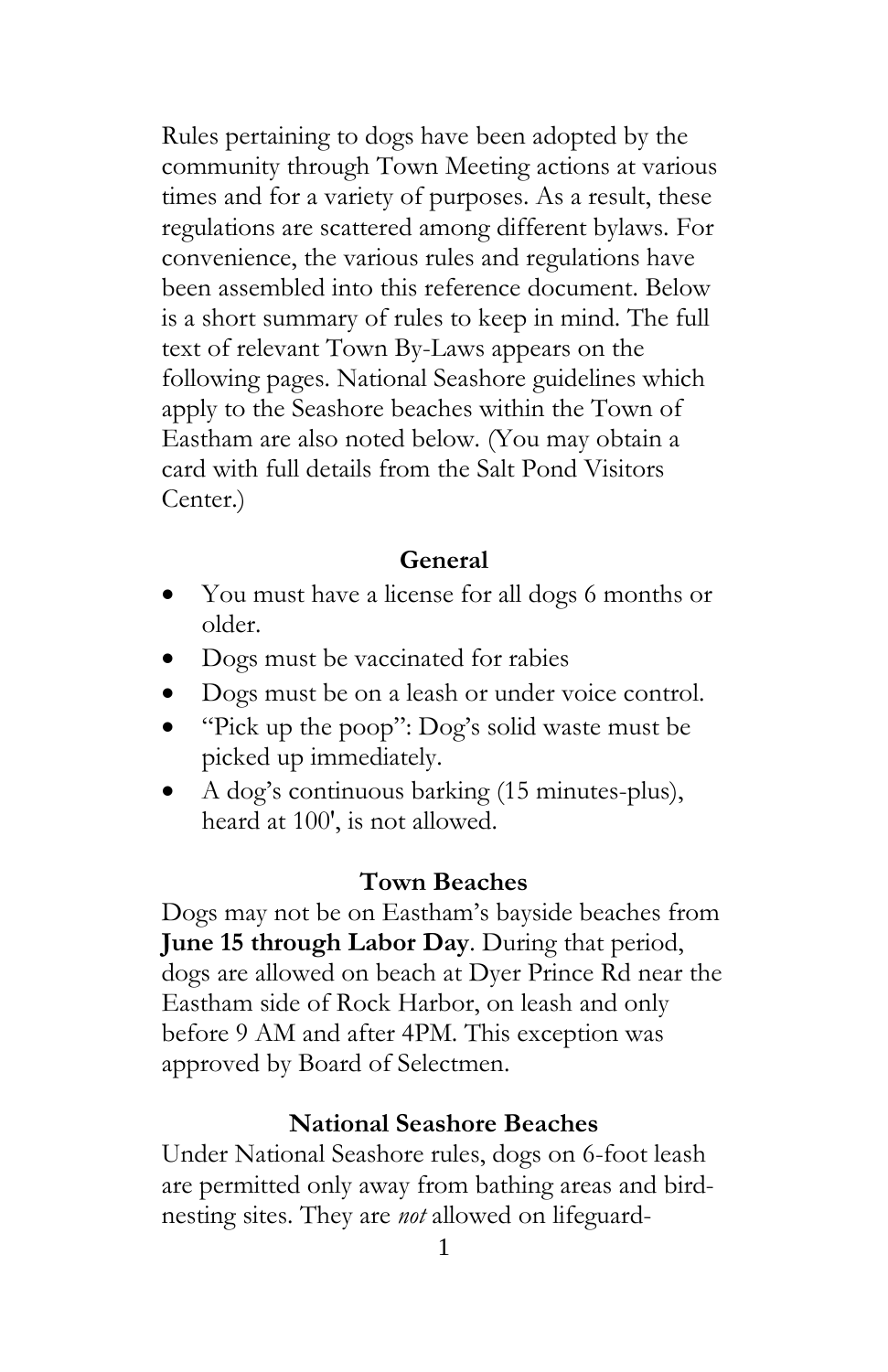protected Seashore (ocean) beaches but may pass through those areas to beach areas where people are not congregating. Dogs are not permitted in posted areas during shorebird nesting, staging, and migrating periods, and dogs may not pass through those areas.

## FROM THE **TOWN OF EASTHAM GENERAL BYLAWS**

#### **Chapter 17**: ANIMALS

**Article I:** [Dogs on Beaches](http://ecode360.com/11468881) [Adopted 5-3-1982 ATM by Art. 7]

# § 17-1 **Dogs on beaches during summer months prohibited** [Amended 5-3-2010 ATM by Art. 42]

It shall be illegal to have a dog, except a Seeing Eye dog, a hearing ear dog, or a service dog, on any public bathing beach within the Town of Eastham from June 15 through Labor Day, except when specifically permitted by the Board of Selectmen.

**Article II:** [Animal Control](http://ecode360.com/11468884) [Adopted 5-1-2006 ATM by Art. 33] [Amended 5-7-2018 ATM by Art.27]

#### § 17-3 **Purpose**

The purpose of animal control is to encourage the safe, humane treatment of animals, to establish and foster responsible animal ownership, to effectively control the spread of contagious disease, and to maintain a safe environment for both animals and people.

#### § 17-4 **Definitions**

The following words, for the purposes of this bylaw of these bylaws shall, unless another meaning is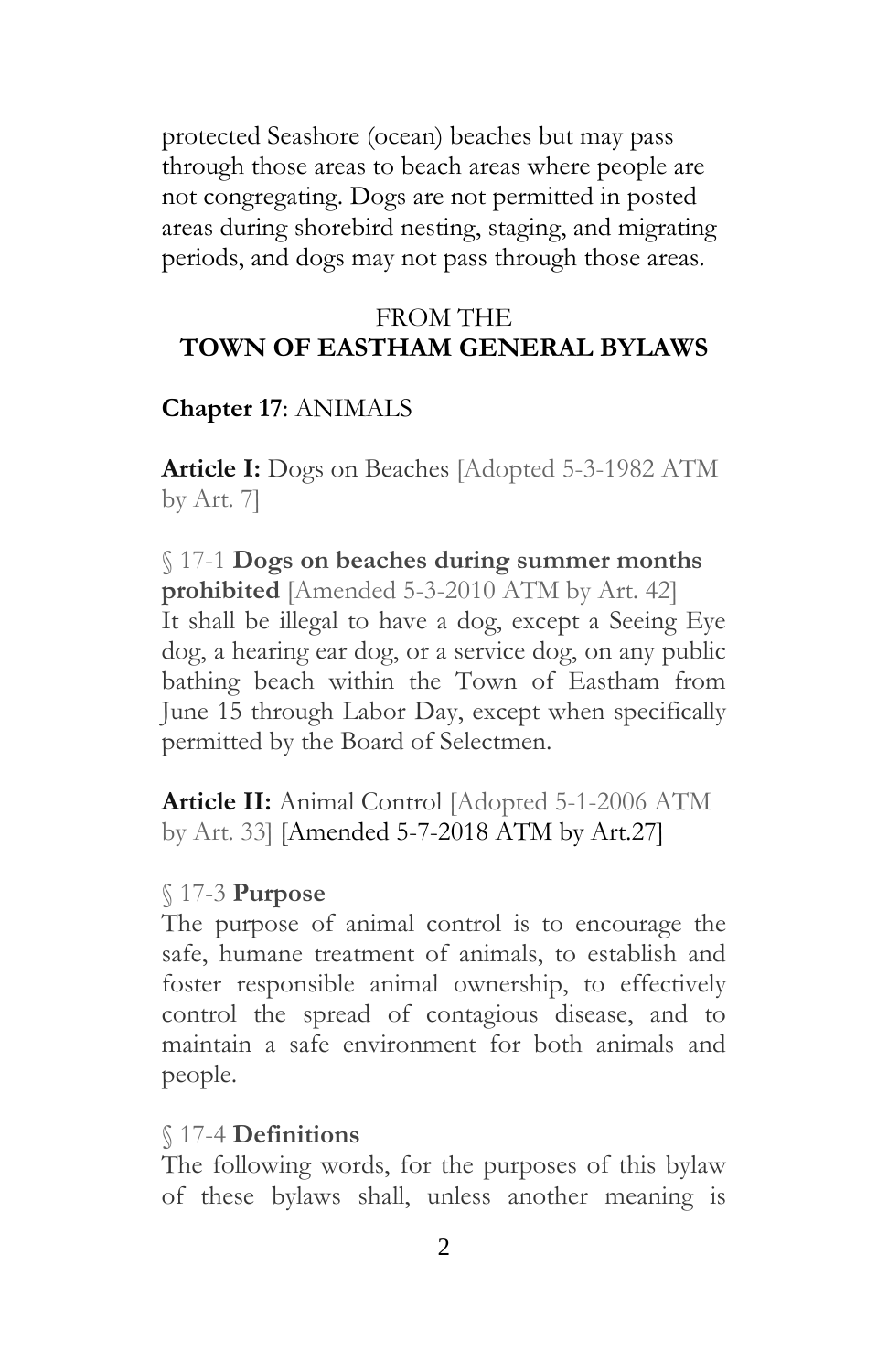clearly apparent for the way in which the word is used, have the following meanings:

# **[ADEQUATE SHELTER](http://ecode360.com/11468887#11468887)**

A structure that is large enough for the animal, whether it be livestock or pet, to stand naturally, turn around and lie down inside of the structure without being exposed to the elements of weather. The roof and walls of the structure shall be waterproof and windproof. Bedding must be kept dry and changed regularly to preserve insulating qualities. During cold weather a moveable flap shall be placed over the entrance to a dog shelter to preserve the dog's body heat. Adequate shelter from sun may be provided by a tarpaulin placed in a manner to provide deep shade and allow air to pass through for ventilation.

# **[ANIMAL CONTROL OFFICER](http://ecode360.com/11468888#11468888)**

One or more Town employees assigned to perform the duties outlined in this bylaw.

# **[DANGEROUS or VICIOUS](http://ecode360.com/11468889#11468889)**

Any dog that has a verifiable record of (a) inflicting injury on a human being without provocation; or (b) has killed a domestic animal without provocation; or (c) any dog owned or harbored primarily, or in part, for the purpose of fighting or any animal trained for fighting.

# **[KENNEL, BREEDING](http://ecode360.com/11468891#11468891)**

Any premises where between one and four dogs are owned, kept or harbored for the purpose of breeding; provided, however, that no more than four dogs 12 weeks of age or older may remain on the premises at any time.

# **[KENNEL, COMMERCIAL](http://ecode360.com/11468892#11468892)**

Any premises maintained for the boarding, breeding, grooming or training of dogs, or where five or more dogs six months of age or older are kept.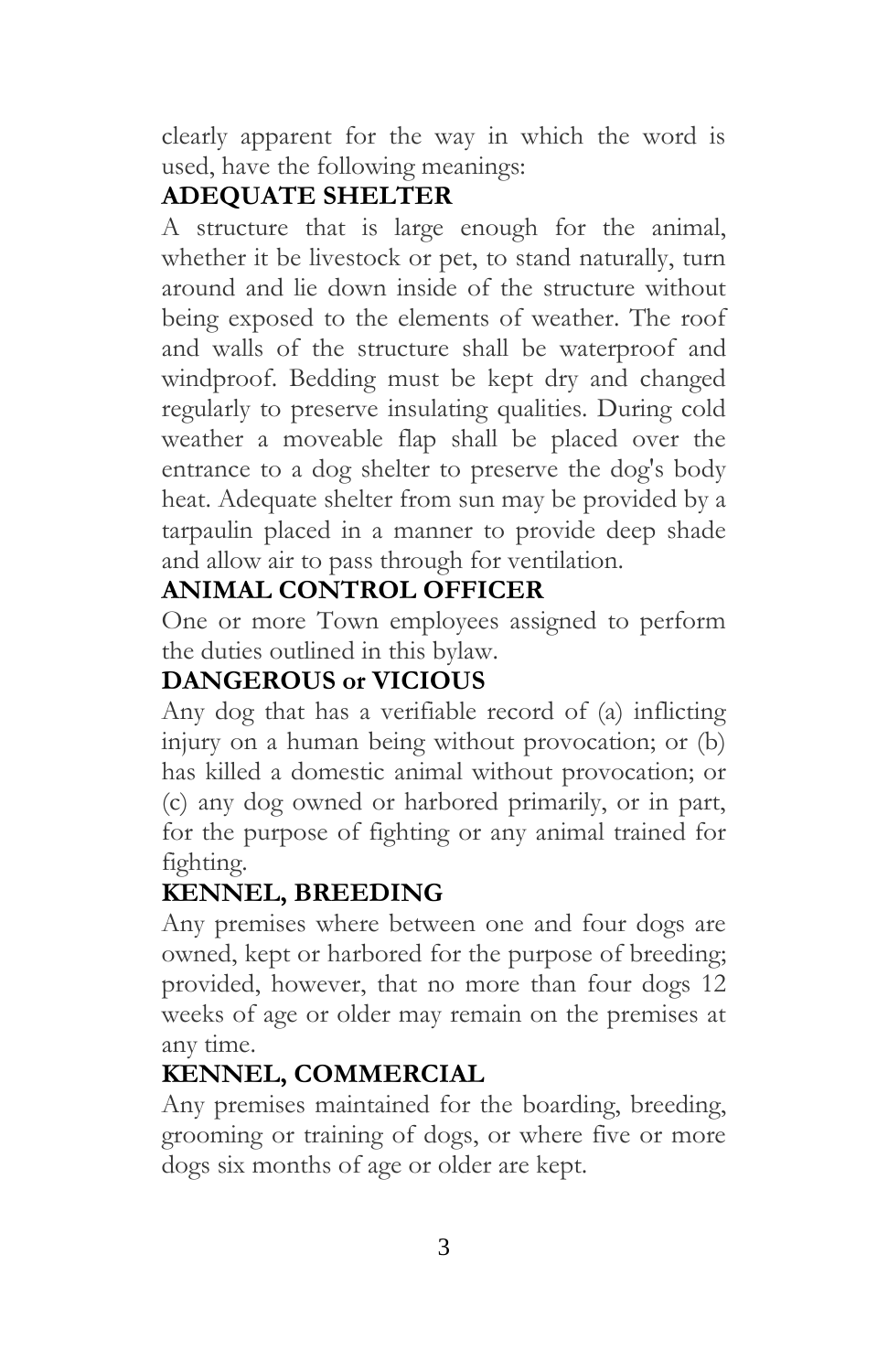# **[KENNEL, RESIDENTIAL](http://ecode360.com/11468893#11468893)**

Any premises where four dogs over the age of six months are owned, kept, harbored, or temporarily cared for.

## **[LICENSING PERIOD](http://ecode360.com/11468894#11468894)**

The time between January 1 and the following December 31, both dates inclusive.

## **[OWNER](http://ecode360.com/11468895#11468895)**

Any person who, individually or jointly, owns or keeps an animal within the Town of Eastham.

## **[POTENTIALLY DANGEROUS](http://ecode360.com/11468896#11468896)**

Any dog which, when unprovoked, chases or approaches a person upon the public ways or on any public or private property, other than the animal's own premises, in a menacing fashion or in an apparent attitude of attack; or any dog with a known propensity, tendency, or disposition to attack when unprovoked, to cause injury, or to otherwise threaten the safety of human beings or domestic animals.

## § 17-5 **Dog license and tag**

**[A.](http://ecode360.com/11468898#11468898)** The owner of a dog kept within the Town of Eastham shall cause that dog to be licensed when it attains the age of six months, and annually thereafter. Such license shall be in a form prescribed by the Town Clerk.

**[B.](http://ecode360.com/11468899#11468899)** No license may be issued unless the owner of the dog provides proof of rabies vaccination. Proof may be in the form of a certificate or letter issued by a veterinarian stating the dog has been vaccinated in accordance with the then current regulations of the Massachusetts Department of Public Health. In the case of a neutered or spayed dog, a letter or a certificate from a veterinarian, stating that neutering or spaying has occurred, is required.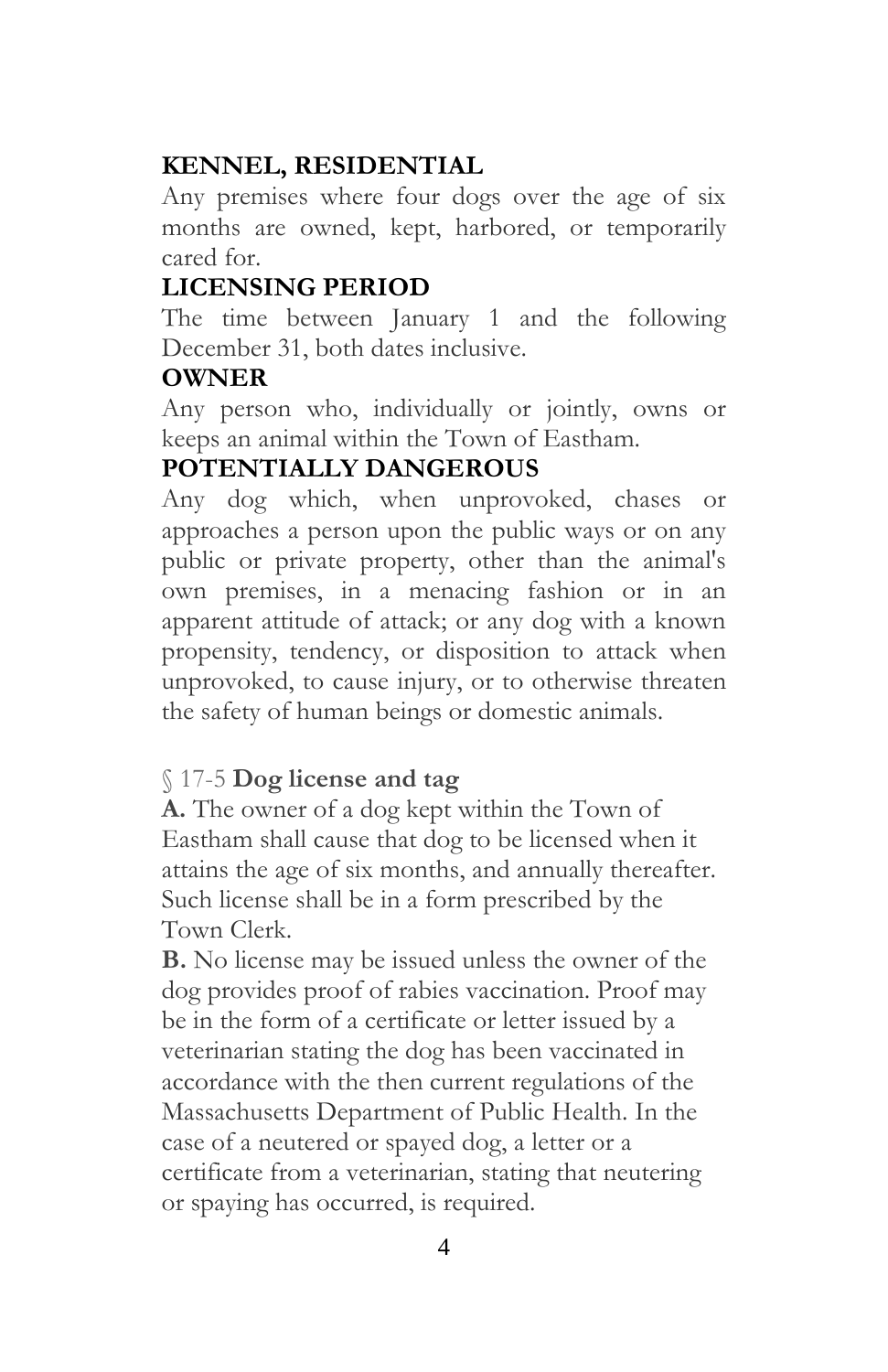**[C.](http://ecode360.com/11468900#11468900)** A licensing form shall be provided by the Town Clerk, which shall include the name of the owner or keeper of the dog, the address in Eastham where the animal is kept, the name of the dog; the age, the breed, color and any other identifying characteristics. There shall be one form for each dog owned. The Town Clerk shall record the license and issue a registration number and tag for each dog.

**[D.](http://ecode360.com/11468901#11468901)** The owner shall keep a copy of the dog license in his or her residence in a readily accessible place. The dog shall wear around its neck or body a collar or harness to which is securely attached the tag issued for that animal.

**[E.](http://ecode360.com/11468902#11468902)** Substitute or replacement tags. In the case of lost, defaced or destroyed tags, a substitute tag may be obtained from the Town Clerk, for a fee set by the Board of Selectmen. The owner must obtain the substitute tag within 10 working days of the loss or destruction of the original.

**[F.](http://ecode360.com/11468903#11468903)** The owner of any dog shall provide proof of licensing upon request of the Animal Control Officer, police officers, health agents, Shellfish Constable, Harbormaster, or other Town officer or employee designated by the Board of Selectmen.

**[G.](http://ecode360.com/11468904#11468904)** No dog license shall be issued to any person who has been convicted of cruelty to animals as defined in MGL c. 272, § 77, 80A, 94 or 95.

**[H.](http://ecode360.com/11468905#11468905)** All dogs resident in the Town of Eastham shall be licensed. The fee for each dog license shall be set by the Board of Selectmen. No fee shall be charged for a dog specially trained to lead or serve a blind, deaf, or handicapped person upon presentation to the Town Clerk of a certificate of such training.

**[I.](http://ecode360.com/11468906#11468906)** No license fee or part thereof shall be refunded because of subsequent death, loss, spaying, neutering,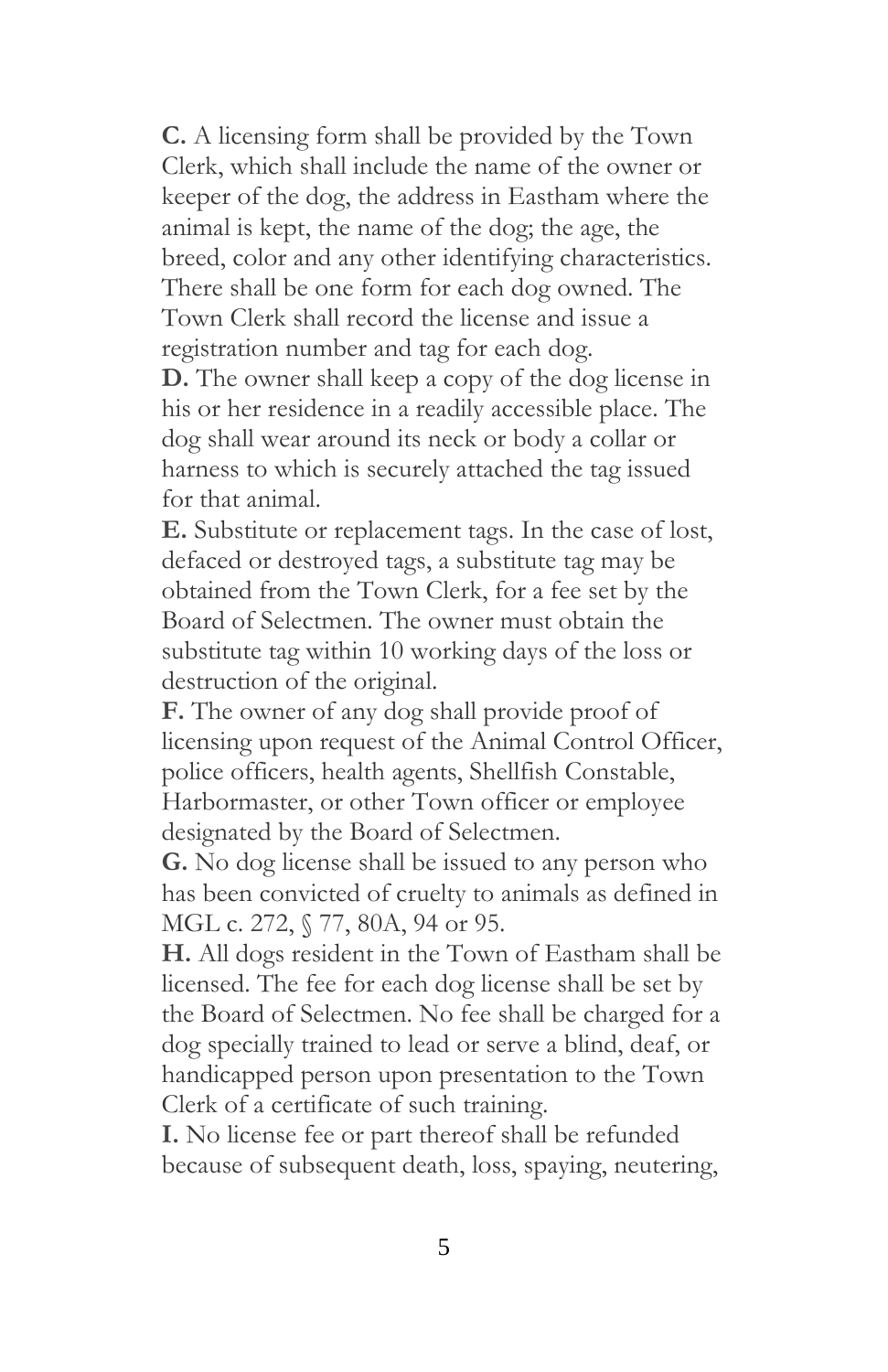or removal from the Town of Eastham or any other disposal of said dog.

#### § 17-6 **Vaccination of dogs against rabies**

**[A.](http://ecode360.com/11468908#11468908)** The owner of a dog six months of age or older housed or kept within the Town of Eastham shall cause such dog to be vaccinated against rabies by a licensed veterinarian using a licensed vaccine approved by the Massachusetts Department of Public Health. Any unvaccinated dog acquired or moved into the Town shall be vaccinated within 30 days after the acquisition or arrival into Eastham or upon reaching the age of six months, whichever last occurs. The owner shall procure a veterinarian's certification that such dog has been so vaccinated and setting forth the date of such vaccination and the duration of immunity, or a notarized letter from a veterinarian that a certification was issued.

**[B.](http://ecode360.com/11468909#11468909)** The veterinarian shall issue a tag with each certificate of vaccination. The tag shall be secured by the owner or keeper of such dog to a collar of suitable material to be worn by the dog at all times.

# § 17-7 **Kennel licenses, inspection, and regulation; revocation or suspension; hearing**

**[A.](http://ecode360.com/11468911#11468911)** The Town Clerk shall not issue a residential breeding or commercial kennel license unless the owner or keeper provides the Town Clerk with a veterinarian's certificate verifying that each dog six months of age or older is currently vaccinated against rabies.

**[B.](http://ecode360.com/11468912#11468912)** Issuance of a breeding or commercial kennel license shall be contingent upon inspection and approval by the Animal Control Officer to ensure that basic standards of cleanliness and proper care and confinement of said dogs exist on the premises.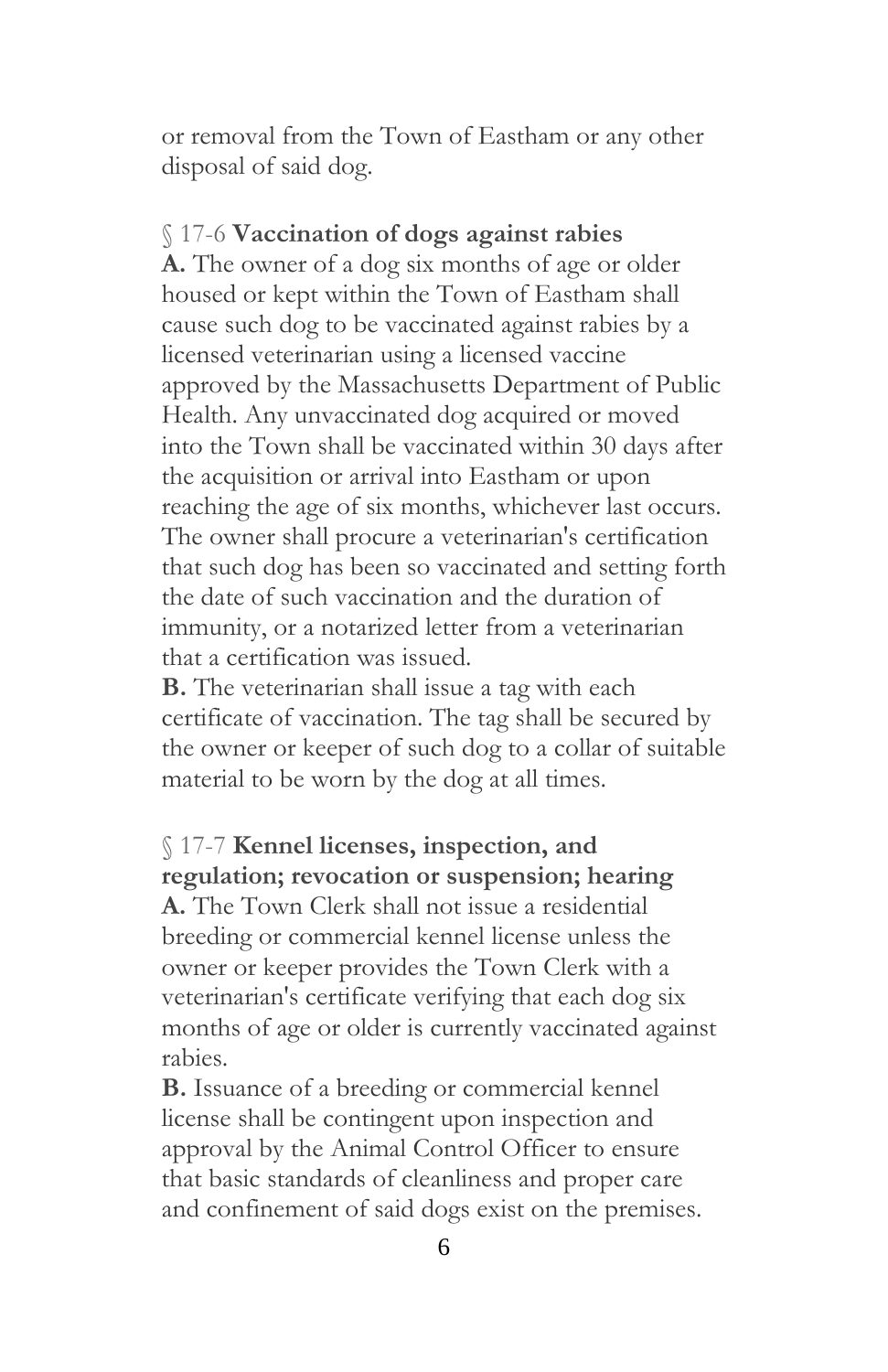The name and address of the owner of each dog kept in any kennel, if other than the person maintaining the kennel, and a veterinarian's certificate verifying that each dog six months of age or older is currently vaccinated against rabies shall be kept on file thereat and available for inspection by the Animal Control Officer or any authorized persons.

**[C.](http://ecode360.com/11468913#11468913)** All kennel fees shall be set by the Board of Selectmen. The Town Clerk shall, upon application, issue without charge a commercial kennel license to any domestic charitable corporation, incorporated exclusively for the purpose of protecting animals from cruelty, neglect or abuse, and for the relief of suffering among animals. A veterinary hospital shall not be considered a kennel unless it contains an area for the selling or boarding of dogs for other than medical purposes, in which case it shall apply for a commercial kennel license. The license period for a kennel license shall be from January 1 to December 31, inclusive.

**[D.](http://ecode360.com/11468914#11468914)** The Animal Control Officer, police officer, health agent or any agent authorized by the Town may at any time inspect any kennel or premises for which a commercial breeding or residential kennel license has been issued.

**[E.](http://ecode360.com/11468915#11468915)** If the Animal Control Officer, or other authorized agent, after inspection, determines that the kennel or premises that are the subject of a kennel license are not kept in a sanitary or humane condition, or if records are not kept as required by law, the Selectmen may, by order after hearing, revoke or suspend such license. If a license has been revoked or suspended, the license may be reinstated after inspection, only following a public hearing before the Board of Selectmen and upon its determination that reissuance of said license shall result in compliance with all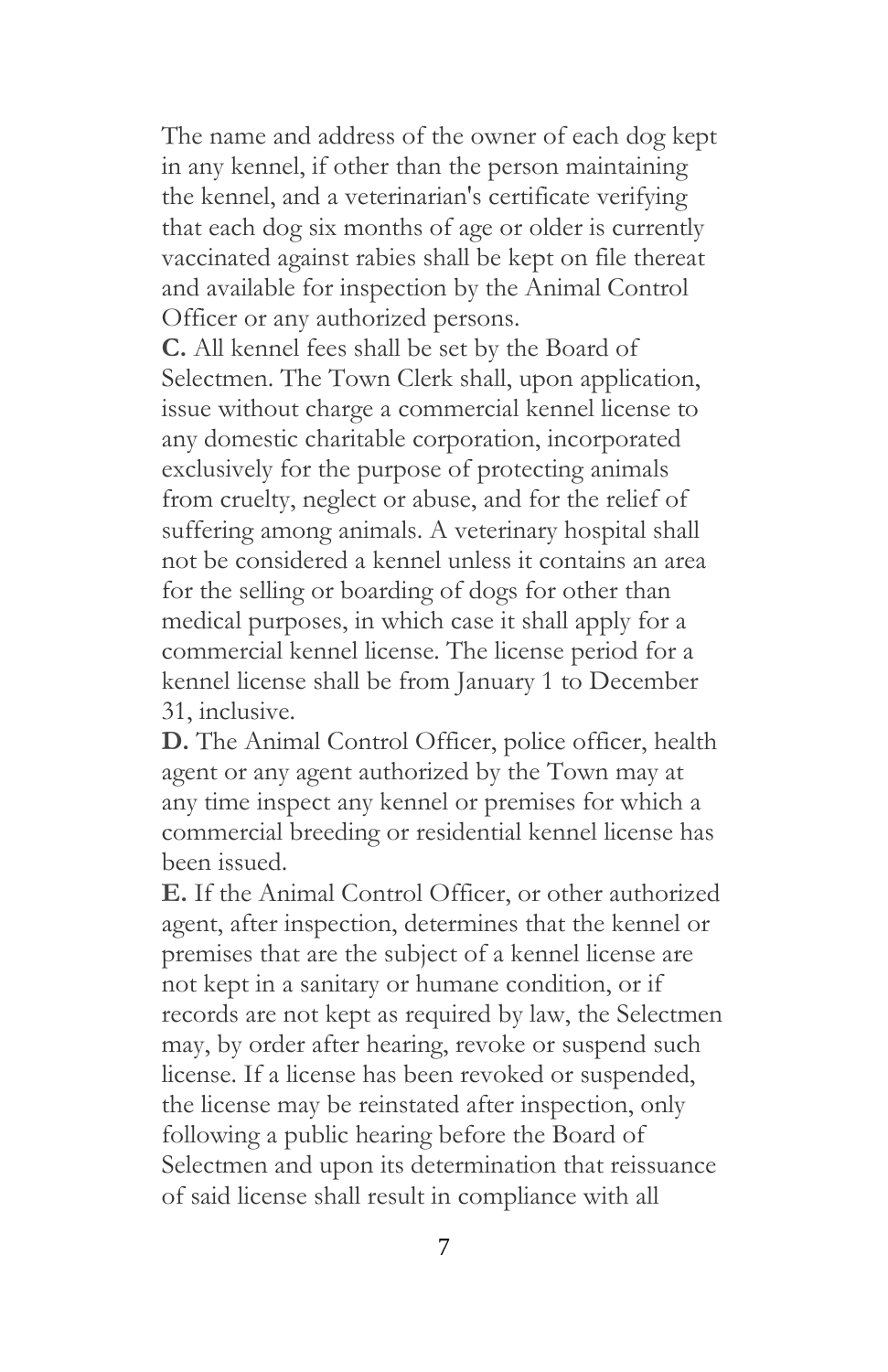applicable requirements of this bylaw and the General Laws of the Commonwealth of Massachusetts.

#### § 17-8 **Failure to provide adequate animal shelter**

Any person owning, keeping, or otherwise responsible for any animal, whether companion, pet, farm animal or livestock, who confines that animal by tethering, fencing, or other means, and such confinement exposes the animal to the elements for an unreasonable amount of time depending on conditions, shall provide the animal access to adequate shelter from the elements of weather such as rain, cold, or sun. Potable water must be available to the animal at all times.

### § 17-9 **Leashing, restraining and waste removal**

**[A.](http://ecode360.com/11468918#11468918)** Any person owning, keeping, or being responsible for a dog shall not allow nor permit said dog to run at large on any of the streets or public places in the Town of Eastham or upon any private property, unless the owner or lawful occupant of such property grants permission therefor.

**[B.](http://ecode360.com/11468919#11468919)** No dog shall be allowed or permitted in any public place or street within the Town unless it is effectively restrained and controlled by a chain or other form of leash that is sufficient to hold the dog, or unless it is under the immediate and effective voice control of a handler, or unless it is within and confined to a motor vehicle.

**[C.](http://ecode360.com/11468920#11468920)** All dog owners, keepers or persons having control of a dog are responsible for immediately removing and disposing of, in a sanitary manner, all solid wastes produced by said dog on any property, other than the property of the dog owner. There shall be a zero tolerance policy towards the nonremoval of solid dog waste; no written warning shall be given.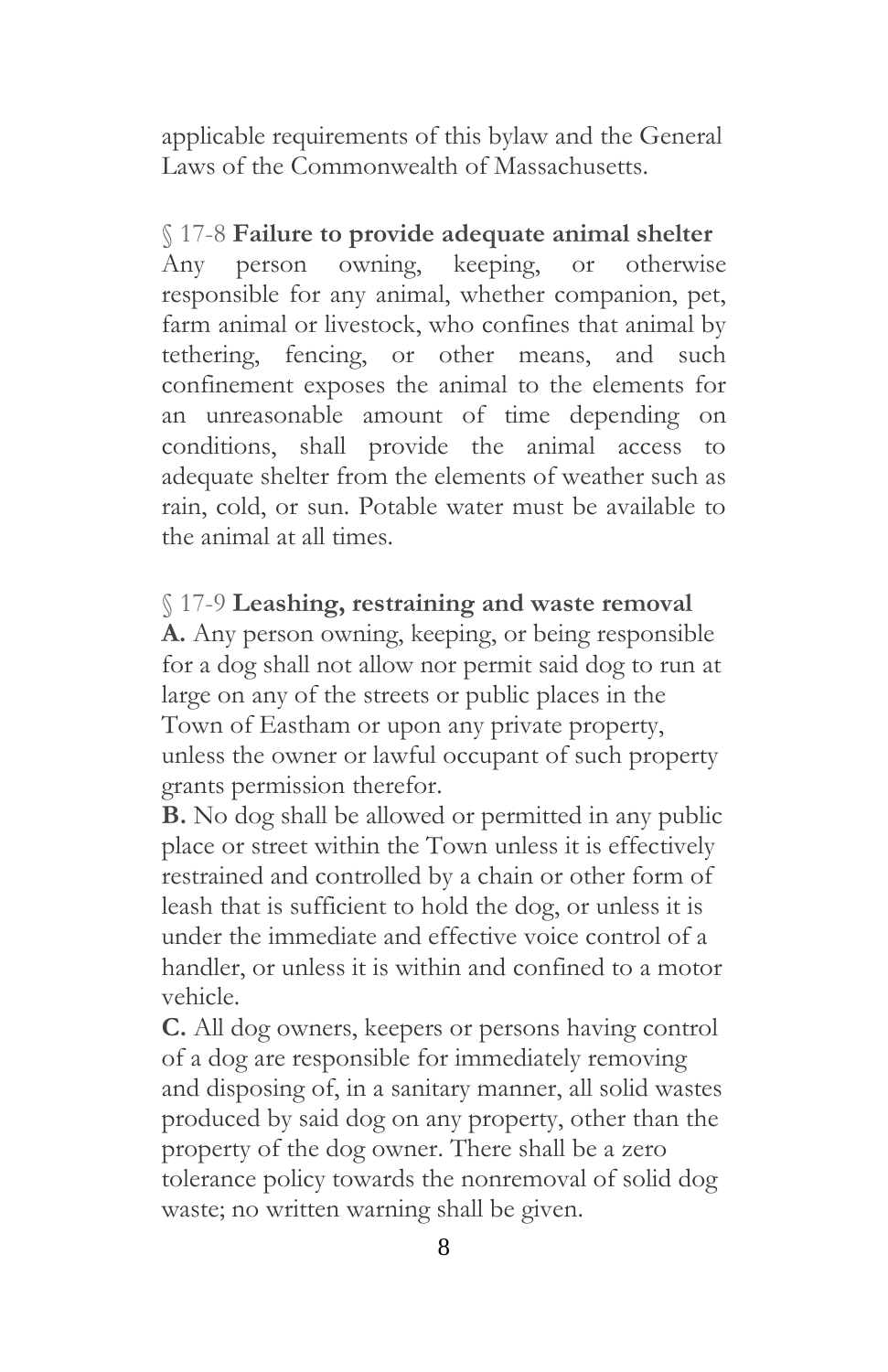[Amended 5-7-2018 ATM by Art. 27] **D.** No person owning or keeping a dog shall chain or tether a dog for longer than 5 hours in a 24-hour period and outside from 10:00 p.m. to 6:00 a.m., unless the tethering is for not more than 15 minutes and the dog is not left unattended by the owner, guardian or keeper. A tethering employed shall not allow the dog to leave the owner's, guardian's or keeper's property. The tether shall be designed for dogs and no logging chains or other lines or devices not designed for tethering dogs shall be used. No chain or tether shall weigh more than 1/8 of the dog's body weight. Nothing in this section shall be construed to prohibit a person from walking a dog on a hand-held leash. No dog under the age of 6 months shall be tethered outside for any length of time *(for further information, see Massachusetts General Laws, Chapter 140, Section 174E).*

## § 17-10 **Barking and other noise caused by animals**

No person owning, keeping, or otherwise responsible for a dog or other animal shall allow or permit said animal to annoy another person's reasonable right to peace or privacy by making loud or continuing noise, where such noise is plainly audible at a distance of 100 feet from the building, premises, vehicle, or other means of conveyance or housing of said dog, or where such noise is continuing for 15 minutes. The fact that such noise is plainly audible at said distance or continuing in excess of 15 minutes shall be prima facie evidence of a violation. This section shall also apply to commercial kennels, except that noise continuing for 15 minutes or more, is limited between the hours of 7:00 p.m. and 7:00 a.m.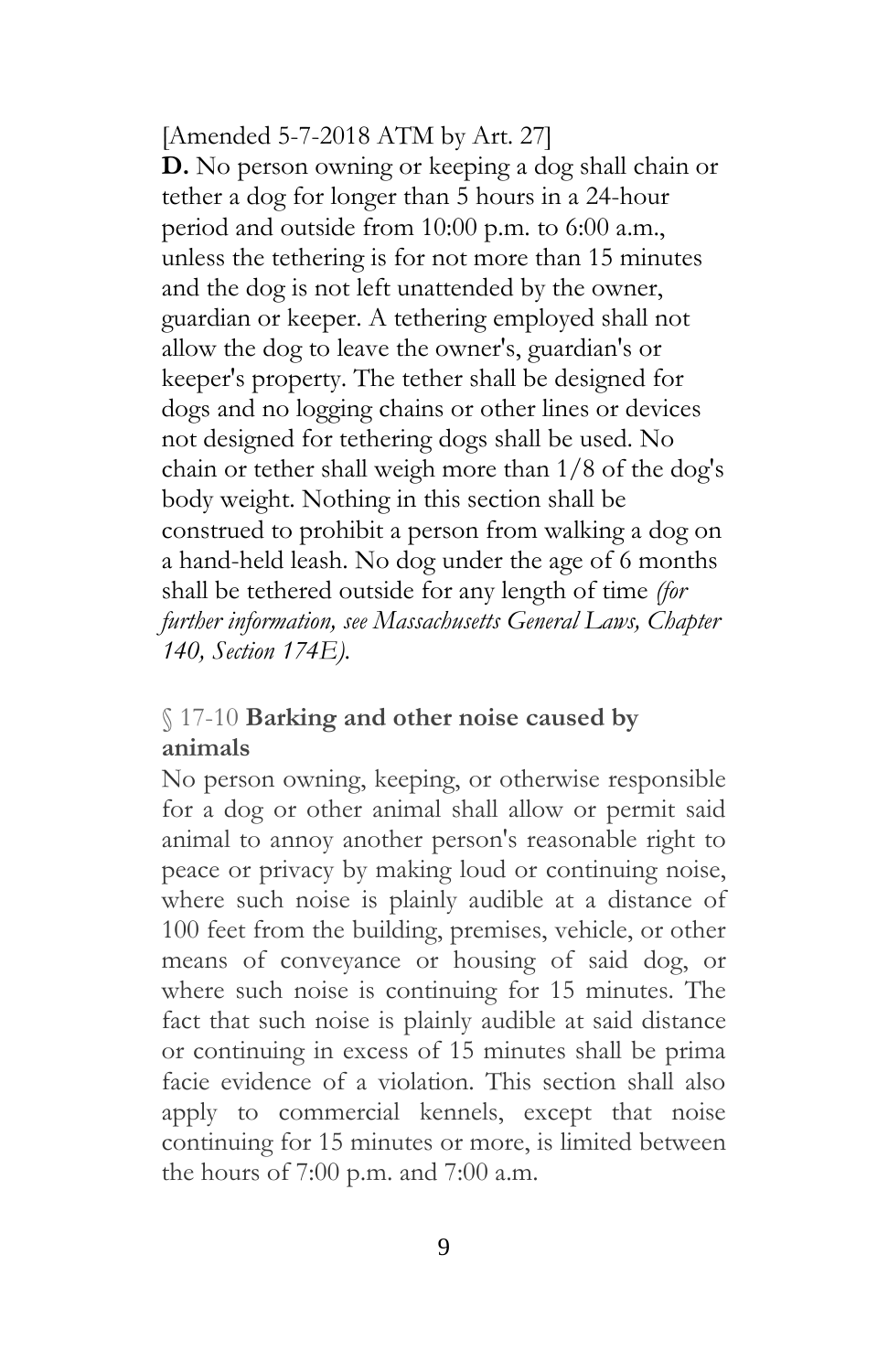#### § 17-11 **Complaint and hearing**

**[A.](http://ecode360.com/11468923#11468923)** Dangerous, vicious or potentially dangerous dog; barking or other nuisance. If any person shall make complaint in writing to the Police Department or the Board of Selectmen that any dog owned or harbored within the Town is a nuisance by reason of dangerous or vicious disposition or by excessive barking or other disturbance, or that any such dog by such barking or other disturbance is a source of annoyance to any person residing in the Town, or that any kennel is a source of annoyance or nuisance, the Selectmen shall investigate or cause to be investigated such complaint. The Selectmen may conduct a hearing within 21 days of the complaint, and if so shall give written notice to the owner or keeper of the dog, the complaining party, and any other person as the Selectmen shall determine, of a public hearing to be held within 14 days of such notice. Said notice shall also be posted with the Town Clerk at least 48 hours prior to such hearing. The hearing shall include an examination on oath of the complaining party and such other parties as the Board of Selectmen shall deem appropriate. Within 14 days after such public hearing, said Selectmen shall make such order concerning the restraint or disposal of such dangerous or vicious dog as may be deemed necessary and in the public interest, and may fine the owner of any barking or nuisance dog up to \$300 per occurrence. [Amended 5-7-2007 ATM by Art. 37] **[B.](http://ecode360.com/11468924#11468924)** Nuisance or unsafe kennel. If any person(s) shall make complaint in writing to the Police Department or the Board of Selectmen that any kennel constitutes a nuisance due to noise, unsafe conditions or

otherwise, Selectmen shall investigate or cause to be investigated such complaint. The Selectmen may conduct a hearing within 21 days of the complaint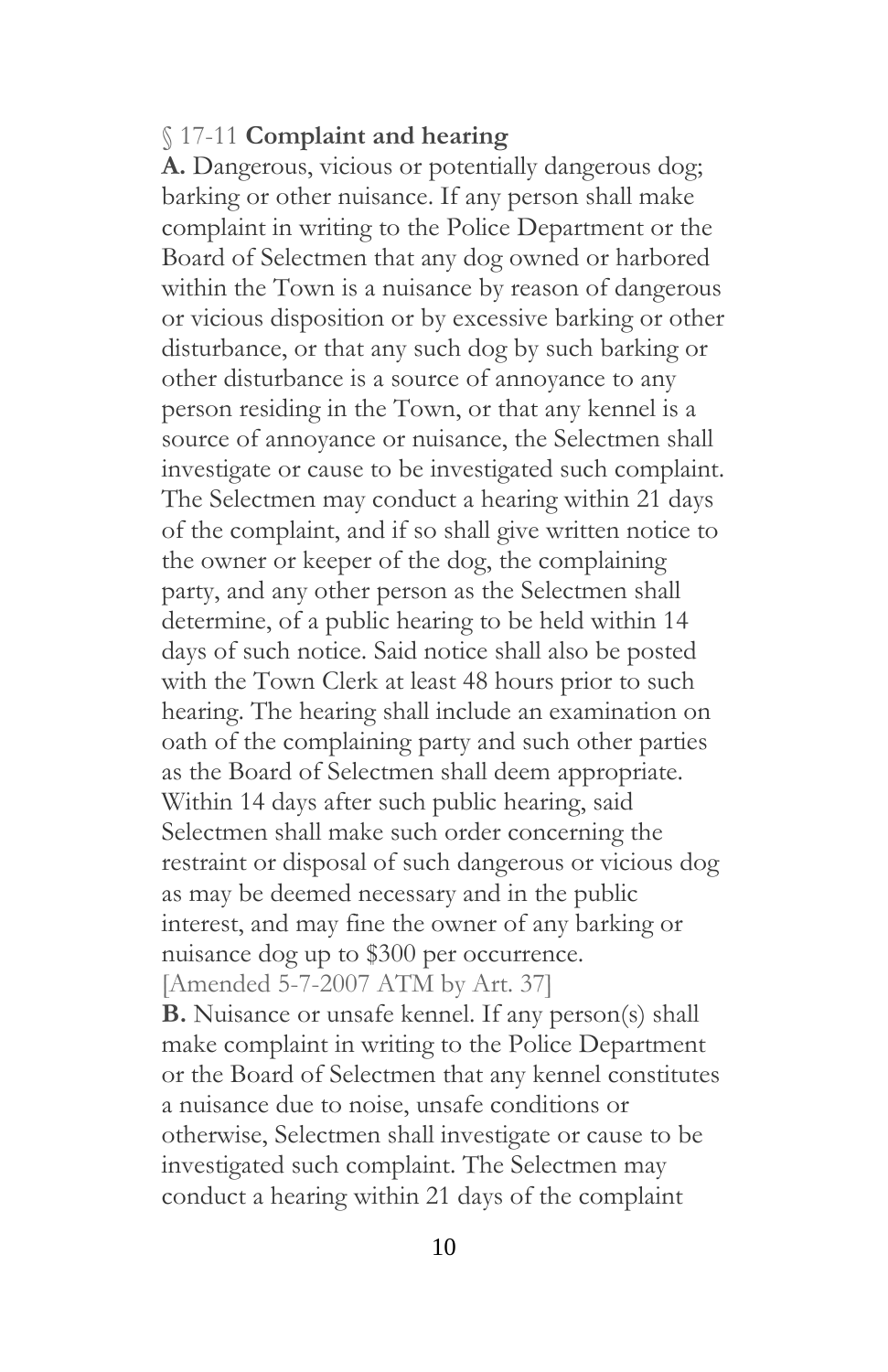and if so shall give written notice to the owner or keeper of the kennel, the complaining party, and any other person as the Selectmen shall determine, of a public hearing to be held within 14 days of such notice. Said notice shall also be posted with the Town Clerk at least 48 hours prior to such hearing. The hearing shall include an examination on oath of the complaining party and such other parties as the Board of Selectmen shall deem appropriate. Within 14 days after such public hearing, said Selectmen shall make such order concerning the mitigation or discontinuance of such offending kennel or such other action as may be deemed necessary and in the public interest.

**[C.](http://ecode360.com/11468925#11468925)** Within 14 days after issuance of an order by the Board of Selectmen under

Subsections **[A](http://ecode360.com/11468923#11468923)** and **[B](http://ecode360.com/11468924#11468924)** above, the holder of such license or other person who is the subject of such an order may petition the District Court for relief in the manner provided in MGL C. 140, § 137C.

## § 17-12 **Impoundment of dogs; record of impoundment; reclamation**

**[A.](http://ecode360.com/11468927#11468927)** It shall be the duty of the Animal Control Officer, and any assistant Animal Control Officer appointed by the Board of Selectmen, to apprehend any dog found running at large and to impound such dog in an appropriate boarding or other facility.

**[B.](http://ecode360.com/11468928#11468928)** The Animal Control Officer or other impounding officer shall keep a register and make a complete record of each impoundment. The record shall contain the following information:

**[\(1\)](http://ecode360.com/11468929#11468929)** The breed, color, and sex of each dog;

- **[\(2\)](http://ecode360.com/11468930#11468930)** Whether or not the dog is licensed;
- **[\(3\)](http://ecode360.com/11468931#11468931)** The license number, if any;
- **[\(4\)](http://ecode360.com/11468932#11468932)** The date and place of apprehension;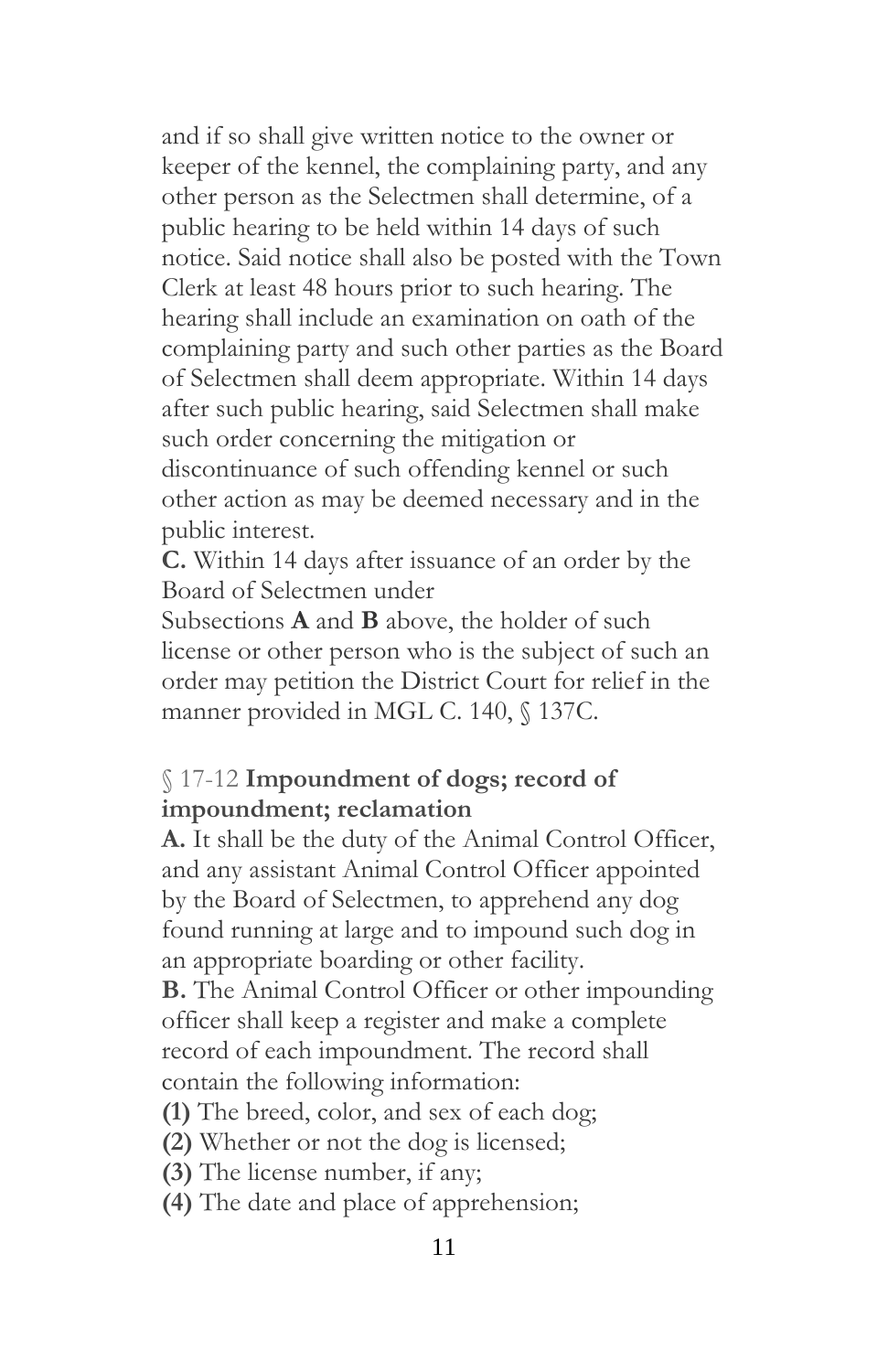**[\(5\)](http://ecode360.com/11468933#11468933)** The location where the dog is being kept; and **[\(6\)](http://ecode360.com/11468934#11468934)** The name and address of the owner, if known. **[C.](http://ecode360.com/11468935#11468935)** The owner of an impounded dog, when known, shall be notified verbally or in writing of such impoundment or, if the owner is unknown, written notice shall be posted with the Police Department. Notice shall contain a description of the dog, date and place of apprehension, and location where the dog is being kept.

**[D.](http://ecode360.com/11468936#11468936)** The owner, keeper, or other responsible person may reclaim the dog so impounded upon payment of the license fee, if unpaid, and the payment of fees and charges for impoundment and board at the place of impoundment, together with any other costs of impoundment.

## § 17-13 **Violations and penalties** [Amended 5-7-2018 ATM by Art. 27]

- **A.** The Animal Control Officer or any police officer of the Town shall be empowered to enforce provisions of this Bylaw.
- **B.** In addition to the remedies set forth in this Bylaw and in GL c. 140, §§136A to 174E, inclusive, including but not limited to GL c. 140, §157A, or any other applicable provision of law, this Chapter may be enforced through any lawful means in law or in equity, including, but not limited to, non-criminal disposition pursuant to G.L. c. 40, §21D. If non-criminal disposition is elected, then any person who violates any provision of this Chapter shall be subject to the following penalties:

| First Offense:  | $$50$ fine  |
|-----------------|-------------|
| Second Offense: | $$100$ fine |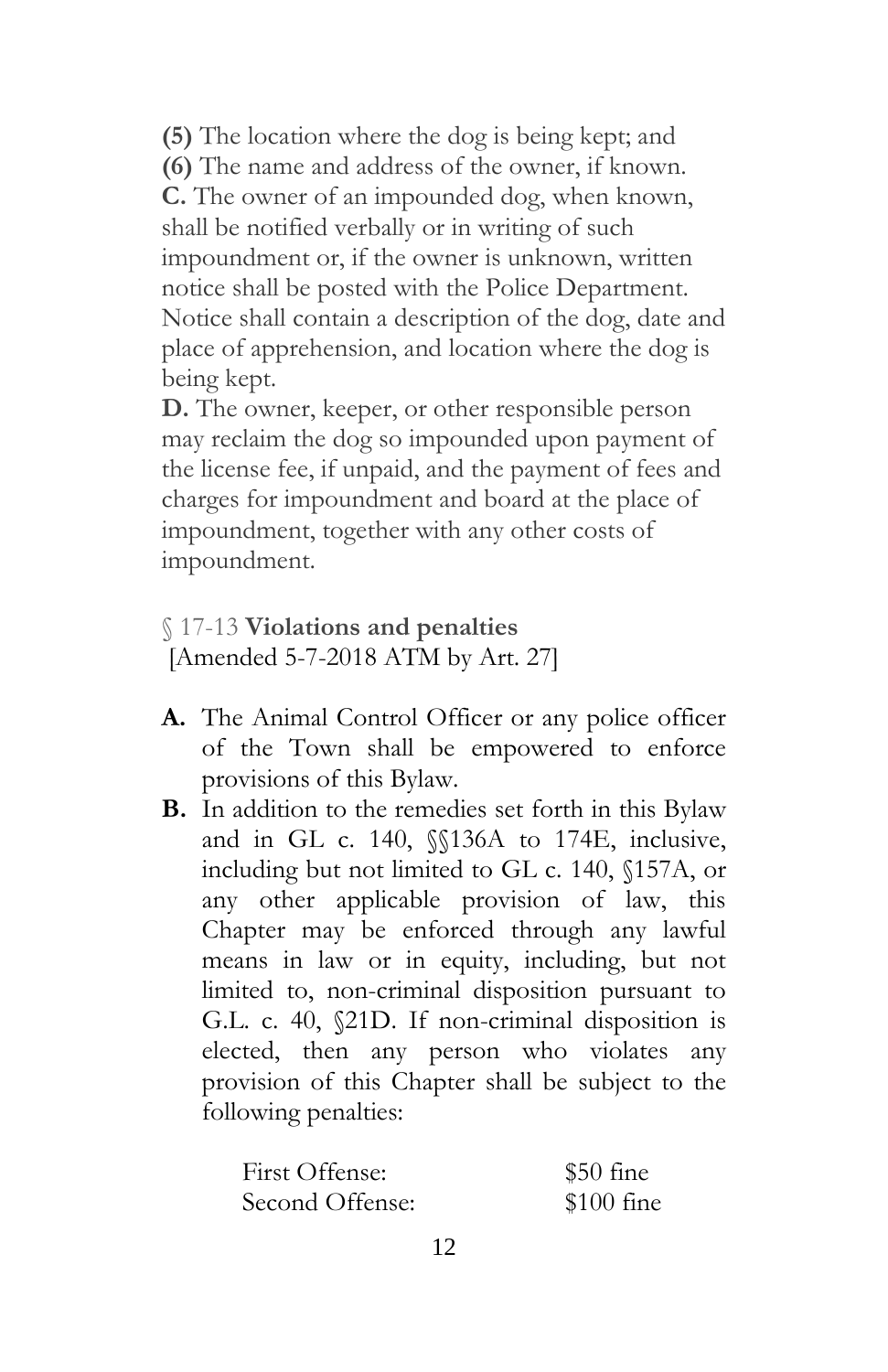Third Offense: \$200 fine Fourth and Subsequent Offense: \$300 fine

- **C.** Each day or portion thereof shall constitute a separate offense. If more than one, each condition violated shall constitute a separate offense. A separate offense is not limited to an offense within a calendar year from the first offense.
- **D.** The Town may enforce this Chapter or enjoin violations thereof through any lawful process, and the election of one remedy shall not preclude enforcement through any other lawful means.

# FROM THE **TOWN OF EASTHAM RULES AND REGULATIONS - BEACHES**

No animals or pets will be permitted on the beaches, in the parking areas, or in vehicles in the parking areas at any time during the period of June 15<sup>th</sup> through Labor Day.

Exception: Dogs will be allowed in the Dyer Prince/Rock Harbor Area only before 9:00 a.m. and after 4:00 p.m. between June 15th and Labor Day.

Dogs must be on a leash at all times and all dog waste must be removed by the owner.

No animals or pets will be permitted in playground areas at any time.

Dogs are allowed on the Wiley Park walking trails throughout the year.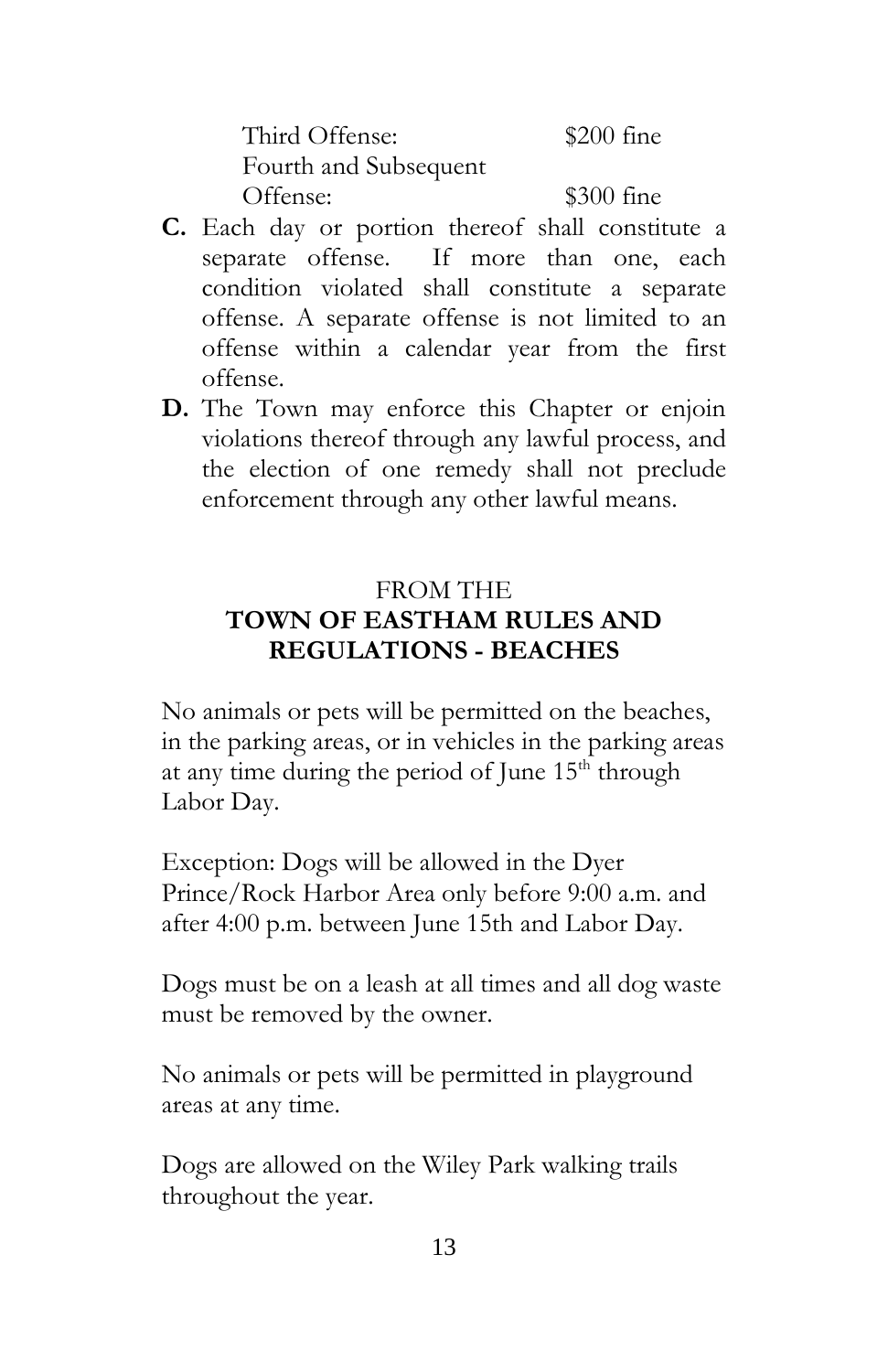## FROM THE **CAPE COD NATIONAL SEASHORE REGULATIONS**

Pets are great companions for enjoying the out-ofdoors. At numerous locations in Cape Cod National Seashore, people and their pets can experience the remote beauty and tranquility of this fragile place. Pets must be on a 6' leash at all times, and important restrictions apply.

## **Where leashed pets are permitted:**

- All fire roads within Cape Cod National Seashore (depicted on topographic maps available at park and local bookstores);
- Head of the Meadow Bicycle Trail year round and Province Lands and Nauset bike trails, November 1-April 30;
- Fresh water ponds within Cape Cod National Seashore (beaches and water), October 16-May 14;
- Cape Cod National Seashore ocean beaches except as follows:
	- During the summer, pets are not permitted on lifeguard-protected beaches. Passing through lifeguard-protected areas of the beach is permitted.
	- During shorebird nesting, staging, and migrating periods, pets are not permitted in posted locations. Passing through these areas is prohibited.

## **Where pets are not permitted:**

 Designated nature trails at any time; check signs and at visitor centers for Great Island exceptions;